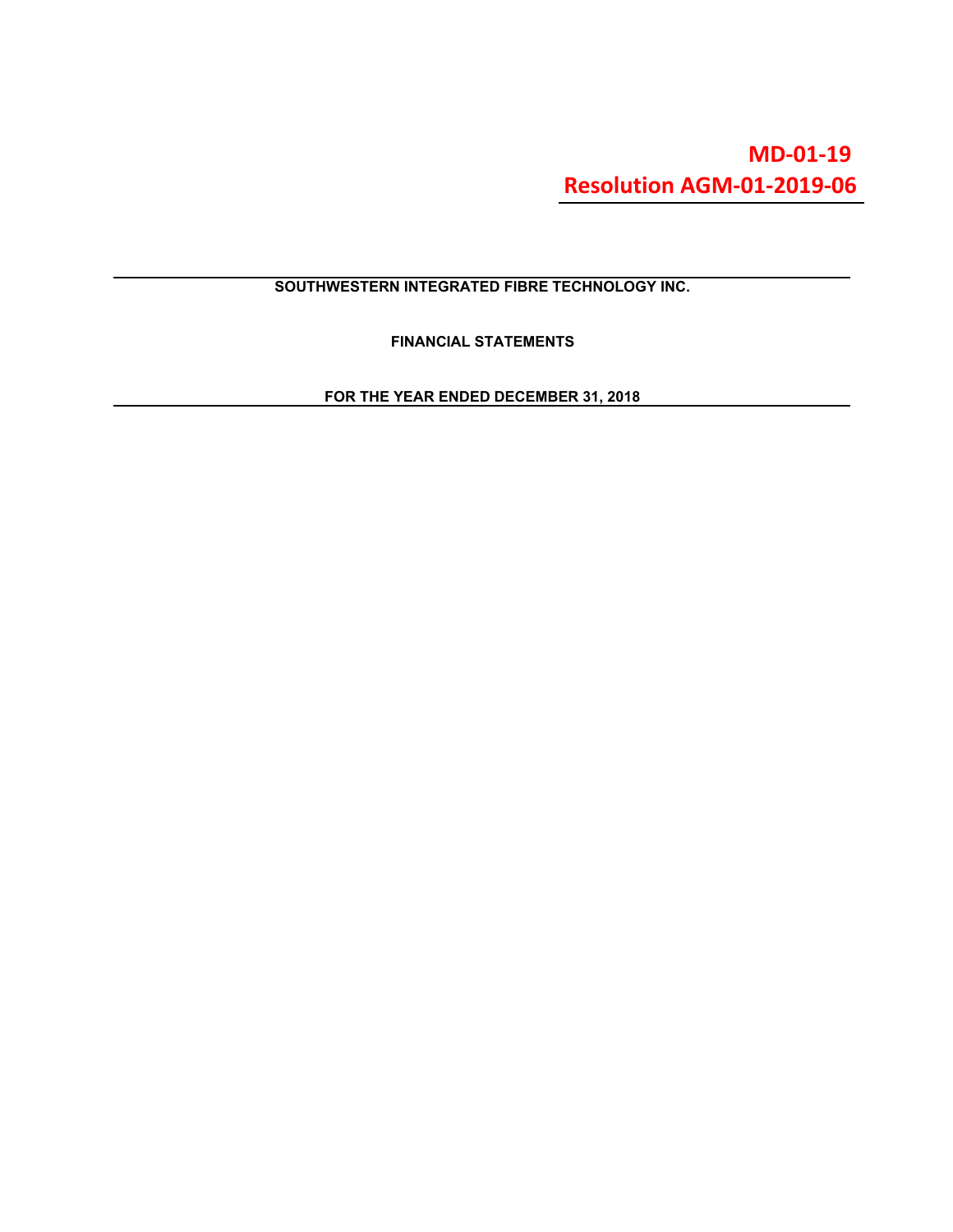| Management's Responsibility for the Financial Statements | 1        |
|----------------------------------------------------------|----------|
| Independent Auditor's Report                             | $2 - 3$  |
| <b>FINANCIAL STATEMENTS</b>                              |          |
| <b>Statement of Financial Position</b>                   | 4        |
| <b>Statement of Operations</b>                           | 5        |
| Statement of Change in Net Financial Assets              | 6        |
| Statement of Cash Flow                                   | 7        |
| Notes to the Financial Statements                        | $8 - 11$ |

#### **CONTENTS**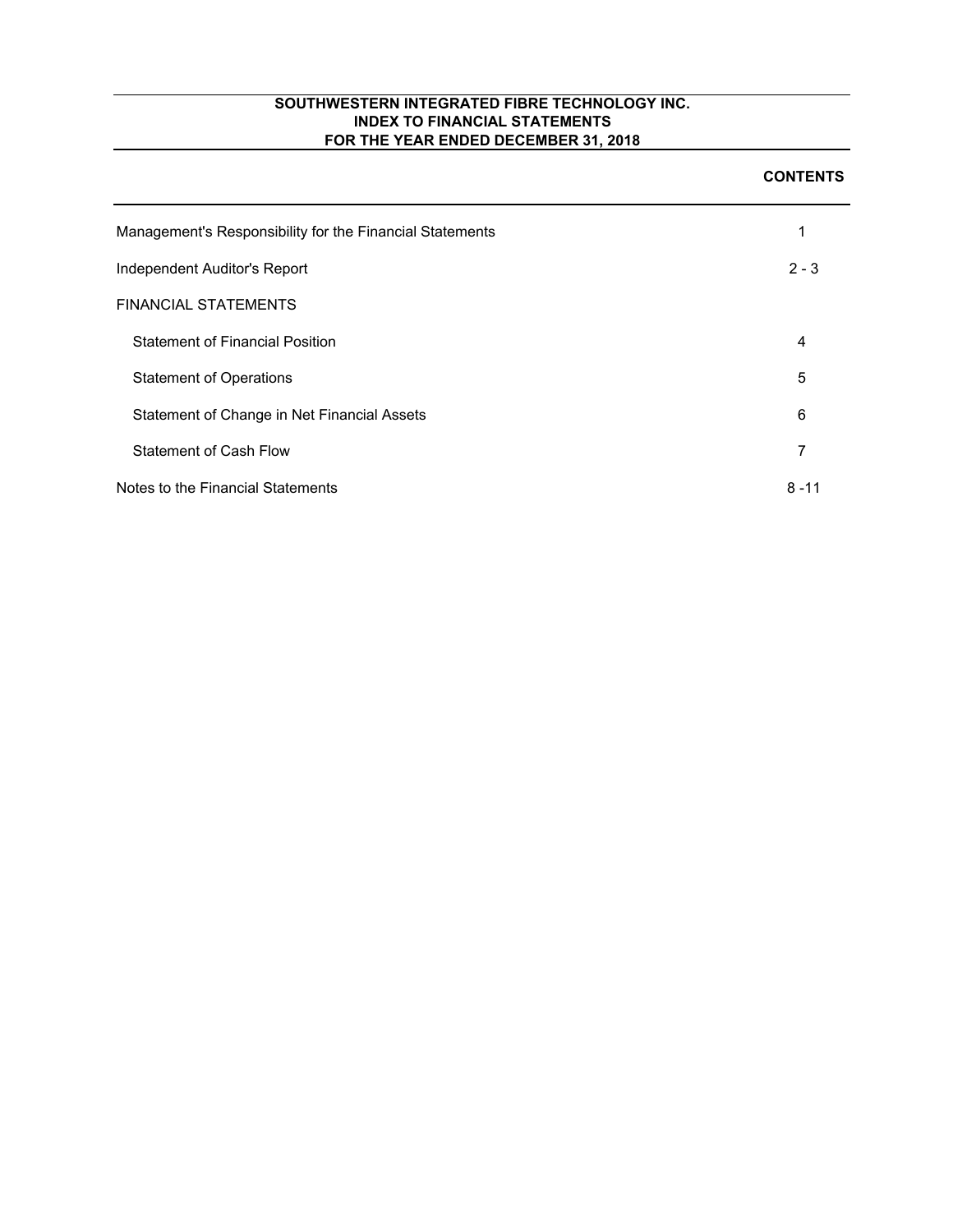# **SOUTHWESTERN INTEGRATED FIBRE TECHNOLOGY INC.**

# **MANAGEMENT'S RESPONSIBILITY FOR THE FINANCIAL STATEMENTS**

The accompanying financial statements of the Southwestern Integrated Fibre Technology Inc. (the "Organization") are the responsibility of the Organization's management and have been prepared in accordance with Canadian public sector accounting standards established by the Public Sector Accounting Board of the Chartered Professional Accountants of Canada, as described in Note 1 to the financial statements.

The preparation of financial statements necessarily involves the use of estimates based on management's judgment, particularly when transactions affecting the current accounting period cannot be finalized with certainty until future periods.

The Organization's management maintains a system of internal controls designed to provide reasonable assurance that assets are safeguarded, transactions are properly authorized and recorded (in accordance with Canadian public sector accounting standards established by the Public Sector Accounting Board of the Chartered Professional Accountants of Canada), and reliable financial information is available on a timely basis for preparation of the financial statements. These systems are monitored and evaluated by management. The Board of Directors meet with management and the external auditor to review the financial statements and discuss any significant financial reporting or internal control matters prior to their approval of the financial statements.

The financial statements have been audited by Baker Tilly SGB LLP, independent external auditor appointed by the Organization. The accompanying Independent Auditor's Report outlines their responsibilities, the scope of their examination and their opinion on the Organization's financial statements.

سيطلقه

Chief Operating Officer - Barry FieldFebruary 19, 2019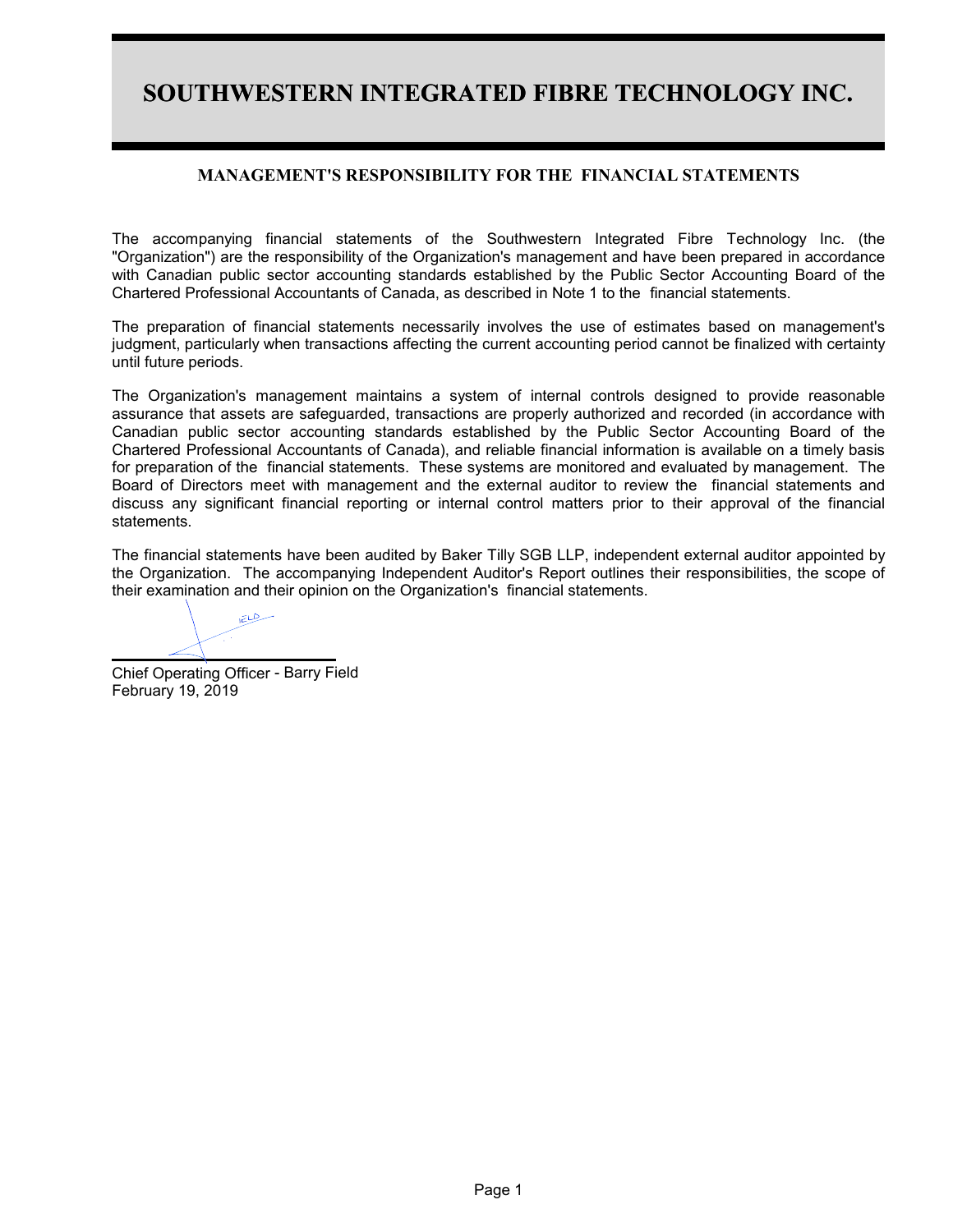

# **INDEPENDENT AUDITOR'S REPORT**

To the Board of Directors and Members of Southwestern Integrated Fibre Technology Inc.:

# **Opinion**

We have audited the financial statements of the Southwestern Integrated Fibre Technology Inc. (the Organization), which comprise the statement of financial position as at December 31, 2018, and the statements of operations, change in net financial assets and cash flow for the year then ended, and notes to the financial statements, including a summary of significant accounting policies.

In our opinion, the accompanying financial statements present fairly, in all material respects, the financial position of the Organization as at December 31, 2018, and its results of operations and cash flows for the year then ended in accordance with Canadian public sector accounting standards.

# **Basis for Opinion**

We conducted our audit in accordance with Canadian generally accepted auditing standards. Our responsibilities under those standards are further described in the *Auditor's Responsibilities for the Audit of the Financial Statements* section of our report. We are independent of the Organization in accordance with the ethical requirements that are relevant to our audit of the financial statements in Canada, and we have fulfilled our other ethical responsibilities in accordance with these requirements. We believe that the audit evidence we have obtained is sufficient and appropriate to provide a basis for our opinion.

# **Responsibilities of Management and Those Charged with Governance for the Financial Statements**

Management is responsible for the preparation and fair presentation of these financial statements in accordance with Canadian public sector accounting standards, and for such internal control as management determines is necessary to enable the preparation of financial statements that are free from material misstatement, whether due to fraud or error.

In preparing the financial statements, management is responsible for assessing the Organization's ability to continue as a going concern, disclosing, as applicable, matters relating to going concern and using the going concern basis of accounting unless management either intends to liquidate the Organization or to cease operations, or has no realistic alternative but to do so.

Those charged with governance are responsible for overseeing the Organization's financial reporting process.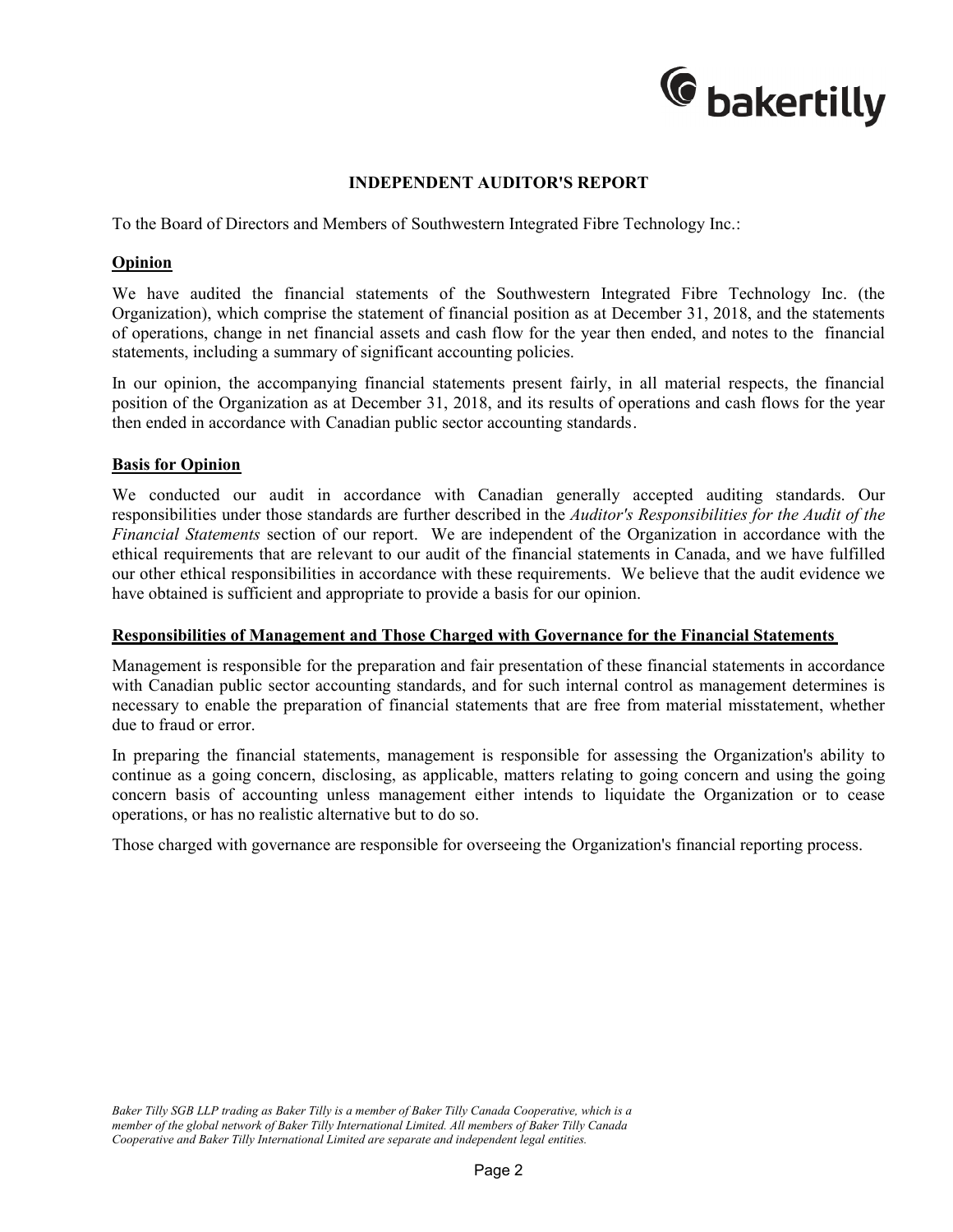

# **Auditor's Responsibilities for the Audit of the Financial Statements**

Our objectives are to obtain reasonable assurance about whether the financial statements as a whole are free from material misstatement, whether due to fraud or error, and to issue an auditor's report that includes our opinion. Reasonable assurance is a high level of assurance, but is not a guarantee that an audit conducted in accordance with Canadian generally accepted auditing standards will always detect a material misstatement when it exists. Misstatements can arise from fraud or error and are considered material if, individually or in the aggregate, they could reasonably be expected to influence the economic decisions of users taken on the basis of these financial statements.

As part of an audit in accordance with Canadian generally accepted auditing standards, we exercise professional judgment and maintain professional skepticism throughout the audit. We also:

- Identify and assess the risks of material misstatement of the financial statements, whether due to fraud or error, design and perform audit procedures responsive to those risks, and obtain audit evidence that is sufficient and appropriate to provide a basis for our opinion. The risk of not detecting a material misstatement resulting from fraud is higher than for one resulting from error, as fraud may involve collusion, forgery, intentional omissions, misrepresentations, or the override of internal control.
- Obtain an understanding internal control relevant to the audit in order to design audit procedures that are appropriate in the circumstances, but not for the purpose of expressing an opinion on the effectiveness of the Organization's internal control.
- Evaluate the appropriateness of accounting policies used and the reasonableness of accounting estimates and related disclosures made by management.
- Conclude on the appropriateness of management's use of the going concern basis of accounting and, based on the audit evidence obtained, whether a material uncertainty exists related to events or conditions that may cast significant doubt on the Organization's ability to continue as a going concern. If we conclude that a material uncertainty exists, we are required to draw attention in our auditor's report to the related disclosures in the financial statements or, if such disclosures are inadequate, to modify our opinion. Our conclusions are based on the audit evidence obtained up to the date of our auditor's repot. However, future events or conditions may cause the Organization to cease to continue as a going concern.
- Evaluate the overall presentation, structure and content of the financial statements, including the disclosures, and whether the financial statements represent the underlying transactions and events in a manner that achieves fair presentation.

We communicate with those charged with governance regarding, among other matters, the planned scope and timing of the audit and significant audit findings, including any significant deficiencies in internal control that we identify during our audit.

*Baker Tilly SGB LLP*

Licensed Public Accountants Collingwood, Ontario February 19, 2019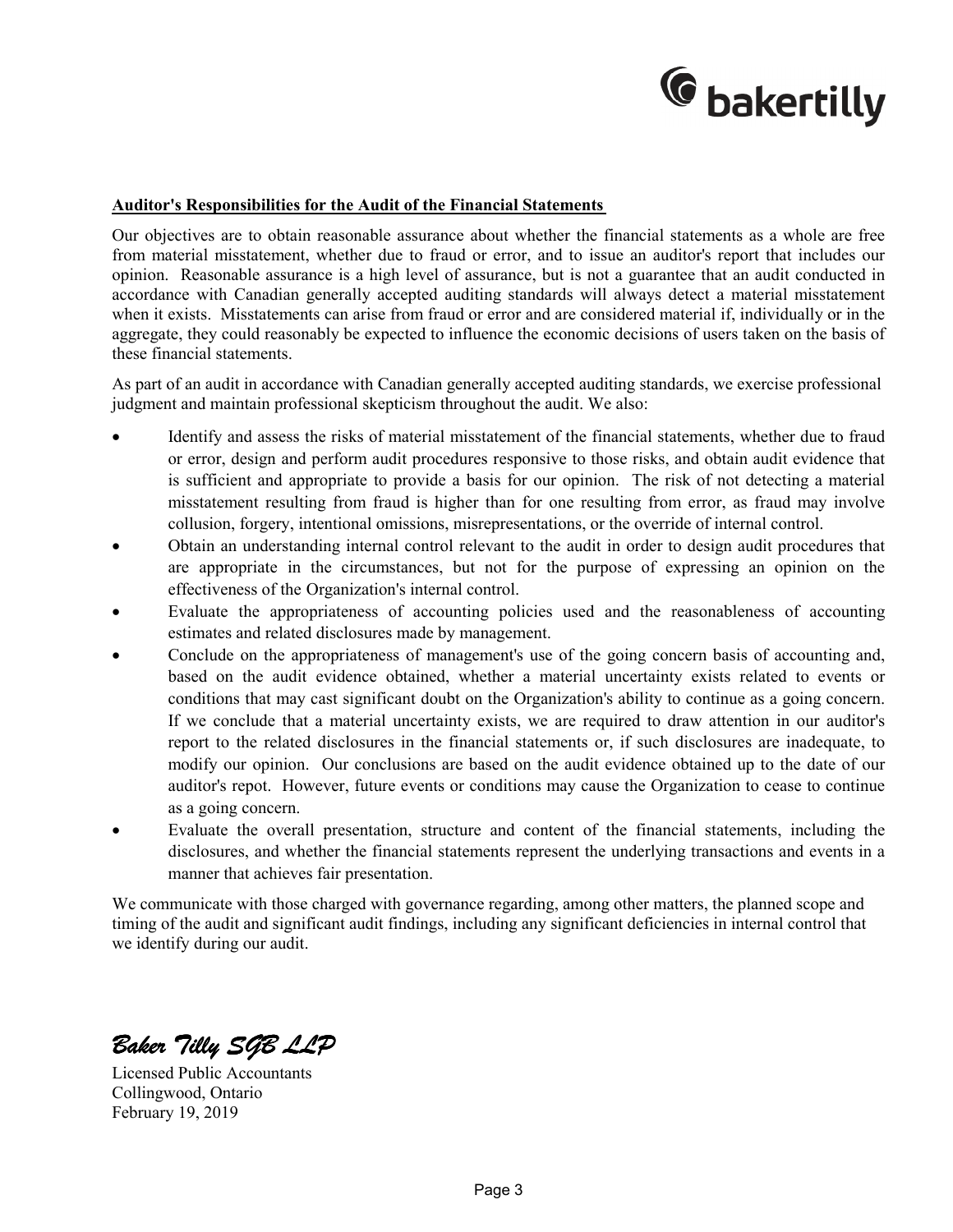# **SOUTHWESTERN INTEGRATED FIBRE TECHNOLOGY INC. STATEMENT OF FINANCIAL POSITION FOR THE YEAR ENDED DECEMBER 31, 2018**

|                                                                                               |                                                     |       | 2018<br><b>ACTUAL</b><br>\$                   | 2017<br><b>ACTUAL</b><br>\$                            |
|-----------------------------------------------------------------------------------------------|-----------------------------------------------------|-------|-----------------------------------------------|--------------------------------------------------------|
| <b>FINANCIAL ASSETS</b>                                                                       |                                                     |       |                                               |                                                        |
| Cash in Bank<br><b>Accounts Receivable from Members</b><br>AR Other<br><b>HST Recoverable</b> | Government Grants Receivable (Note 6)               |       | 6,776,523<br>0<br>21,735<br>92,275<br>500,437 | 4,359,420<br>600,000<br>10,730<br>208,033<br>1,112,754 |
| <b>TOTAL FINANCIAL ASSETS</b>                                                                 |                                                     |       | 7,390,970                                     | 6,290,937                                              |
| <b>LIABILITIES</b><br>Accounts Payable and Accruals                                           |                                                     |       | 233,636                                       | 356,217                                                |
| <b>NET FINANCIAL ASSETS</b>                                                                   |                                                     |       | 7,157,334                                     | 5,934,720                                              |
| (Note 3)                                                                                      | <b>Net Financial Assets and Accumulated Surplus</b> |       | 7,157,334                                     | 5,934,720                                              |
| Approved                                                                                      | <b>Gerry Marshall</b>                               | Chair |                                               |                                                        |
|                                                                                               | February 21, 2019                                   | Date  |                                               |                                                        |

The accompanying notes and schedules are an integral part of this financial statement.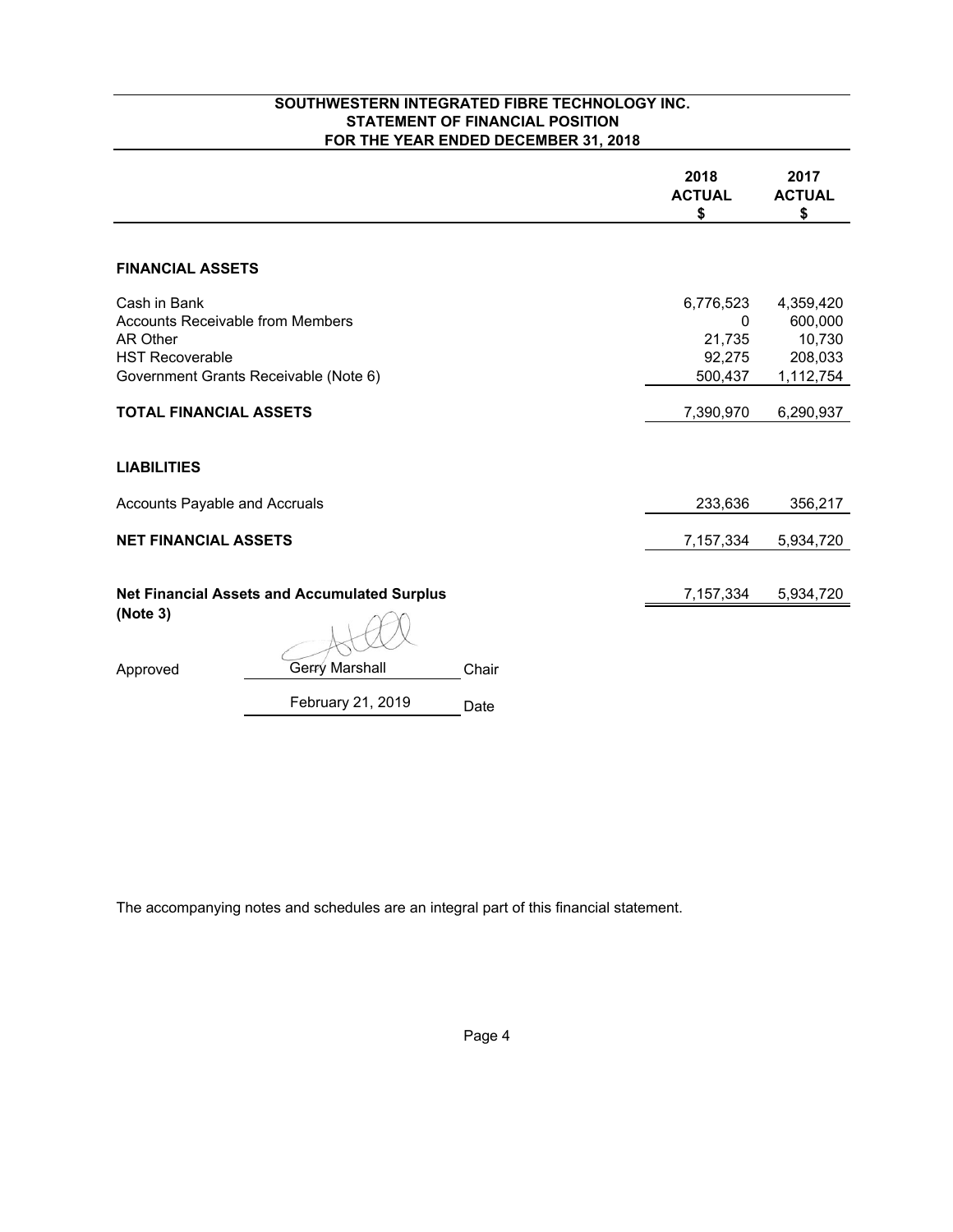# **SOUTHWESTERN INTEGRATED FIBRE TECHNOLOGY INC. STATEMENT OF OPERATIONS FOR THE YEAR ENDED DECEMBER 31, 2018**

|                                                      | 2018<br><b>BUDGET</b><br>\$ | 2018<br><b>ACTUAL</b><br>\$ | 2017<br><b>ACTUAL</b><br>\$ |
|------------------------------------------------------|-----------------------------|-----------------------------|-----------------------------|
|                                                      | (Note 7)                    |                             |                             |
| <b>REVENUE</b>                                       |                             |                             |                             |
| Contributions from Members (Note 5)                  | 3,400,000                   | 3,246,511                   | 5,001,119                   |
| Contributions from Others (Note 8)                   | 27,582,167                  | 0                           | $\Omega$                    |
| Government Grants (Note 6 & Note 8)                  | 55, 164, 334                | 1,025,602                   | 944,754                     |
| Memberships                                          | 20,000                      | 64,308                      | 34,450                      |
| Interest                                             | 15,000                      | 127,783                     | 32,287                      |
| Other Revenue                                        | $\Omega$                    | 18                          | 721                         |
|                                                      | 86,181,501                  | 4,464,222                   | 6,013,331                   |
| <b>EXPENSES</b>                                      |                             |                             |                             |
| Consulting                                           | 1,459,500                   | 1,706,450                   | 1,485,428                   |
| Insurance                                            | 25,000                      | 25,656                      | 20,967                      |
| Marketing                                            | 30,000                      | 5,143                       | 15,577                      |
| Miscellaneous                                        | 44,020                      | 4,356                       | 25,115                      |
| Netco (Note 8)                                       | 80,546,500                  | 0                           | 0                           |
| Office Expense                                       | 39,300                      | 25,819                      | 15,429                      |
| <b>Professional Fees</b>                             | 707,500                     | 751,748                     | 540,886                     |
| Salaries and Wages                                   | 954,000                     | 669,989                     | 565,042                     |
| Travel                                               | 71,200                      | 52,447                      | 43,134                      |
|                                                      | 83,877,020                  | 3,241,608                   | 2,711,578                   |
| <b>ANNUAL SURPLUS</b>                                | 2,304,481                   | 1,222,614                   | 3,301,753                   |
| <b>ACCUMULATED SURPLUS, beginning of the year</b>    | 5,934,720                   | 5,934,720                   | 2,632,967                   |
| <b>ACCUMULATED SURPLUS, end of the year (Note 3)</b> | 8,239,201                   | 7,157,334                   | 5,934,720                   |

The accompanying notes and schedules are an integral part of this financial statement.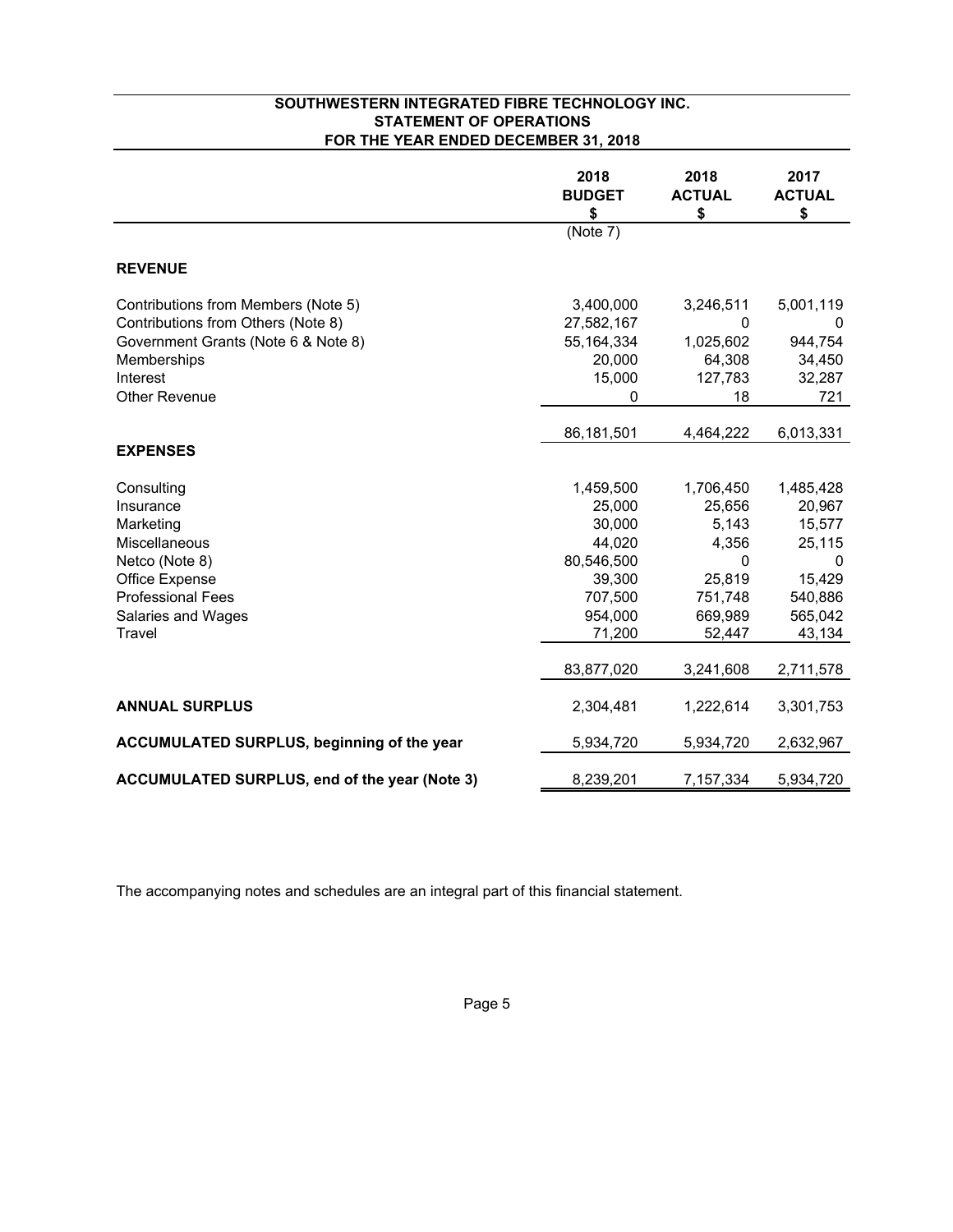# **SOUTHWESTERN INTEGRATED FIBRE TECHNOLOGY INC. STATEMENT OF CHANGE IN NET FINANCIAL ASSETS FOR THE YEAR ENDED DECEMBER 31, 2018**

|                                             | 2018<br><b>BUDGET</b> | 2018<br><b>ACTUAL</b><br>\$ | 2017<br><b>ACTUAL</b><br>\$ |
|---------------------------------------------|-----------------------|-----------------------------|-----------------------------|
|                                             | (Note 7)              |                             |                             |
| <b>ANNUAL SURPLUS</b>                       | 2,304,481             | 1,222,614                   | 3,301,753                   |
| Change in Net Financial Assets              | 2,304,481             | 1.222.614                   | 3,301,753                   |
| NET FINANCIAL ASSETS, beginning of the year | 5,934,720             | 5,934,720                   | 2,632,967                   |
| NET FINANCIAL ASSETS, end of the year       | 8,239,201             | 7,157,334                   | 5,934,720                   |

The accompanying notes and schedules are an integral part of this financial statement.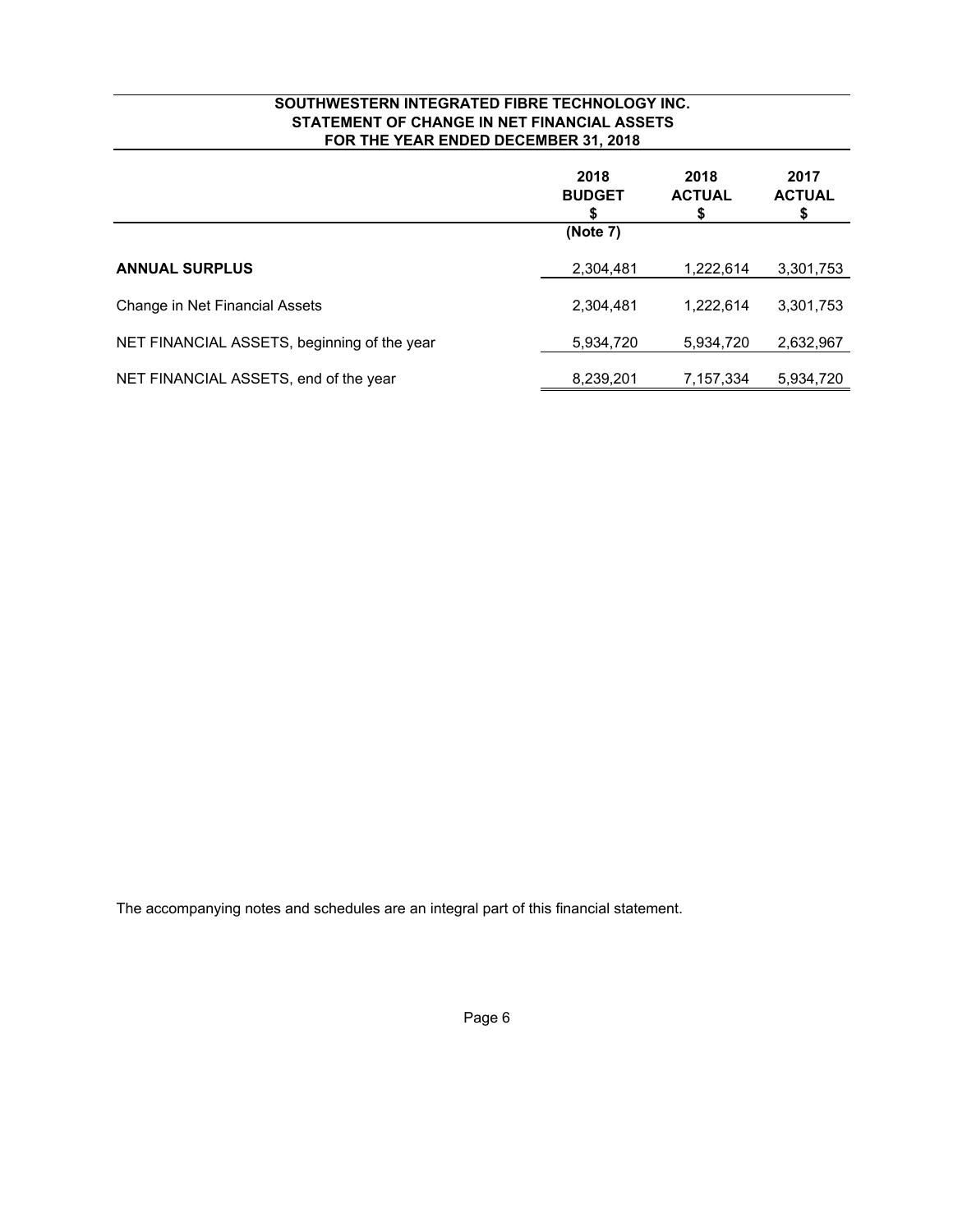# **SOUTHWESTERN INTEGRATED FIBRE TECHNOLOGY INC. STATEMENT OF CASH FLOW FOR THE YEAR ENDED DECEMBER 31, 2018**

|                                              | 2018<br><b>ACTUAL</b><br>\$ | 2017<br><b>ACTUAL</b><br>\$ |
|----------------------------------------------|-----------------------------|-----------------------------|
|                                              |                             |                             |
| Cash flows from (for):                       |                             |                             |
| <b>OPERATING TRANSACTIONS</b>                |                             |                             |
| <b>Annual Surplus</b>                        | 1,222,614                   | 3,301,753                   |
| Changes in:                                  |                             |                             |
| Accounts Receivable from Members             | 600,000                     | 1,960,811                   |
| Due from the Western Ontario Wardens' Caucus | $\Omega$                    | 58,909                      |
| Accounts Receivable from Other               | (11,005)                    | (10, 730)                   |
| <b>HST Recoverable</b>                       | 115,758                     | (201, 295)                  |
| Government Grants Receivable                 | 612,317                     | (944, 754)                  |
| Accounts Payable and Accruals                | (122,581)                   | 194,726                     |
| Net change in cash from operations           | 2,417,103                   | 4,359,420                   |
|                                              |                             |                             |
| <b>Net Change in Cash Position</b>           | 2,417,103                   | 4,359,420                   |
| CASH, beginning of the year                  | 4,359,420                   | 0                           |
| CASH, end of the year                        | 6,776,523                   | 4,359,420                   |

The accompanying notes and schedules are an integral part of this financial statement.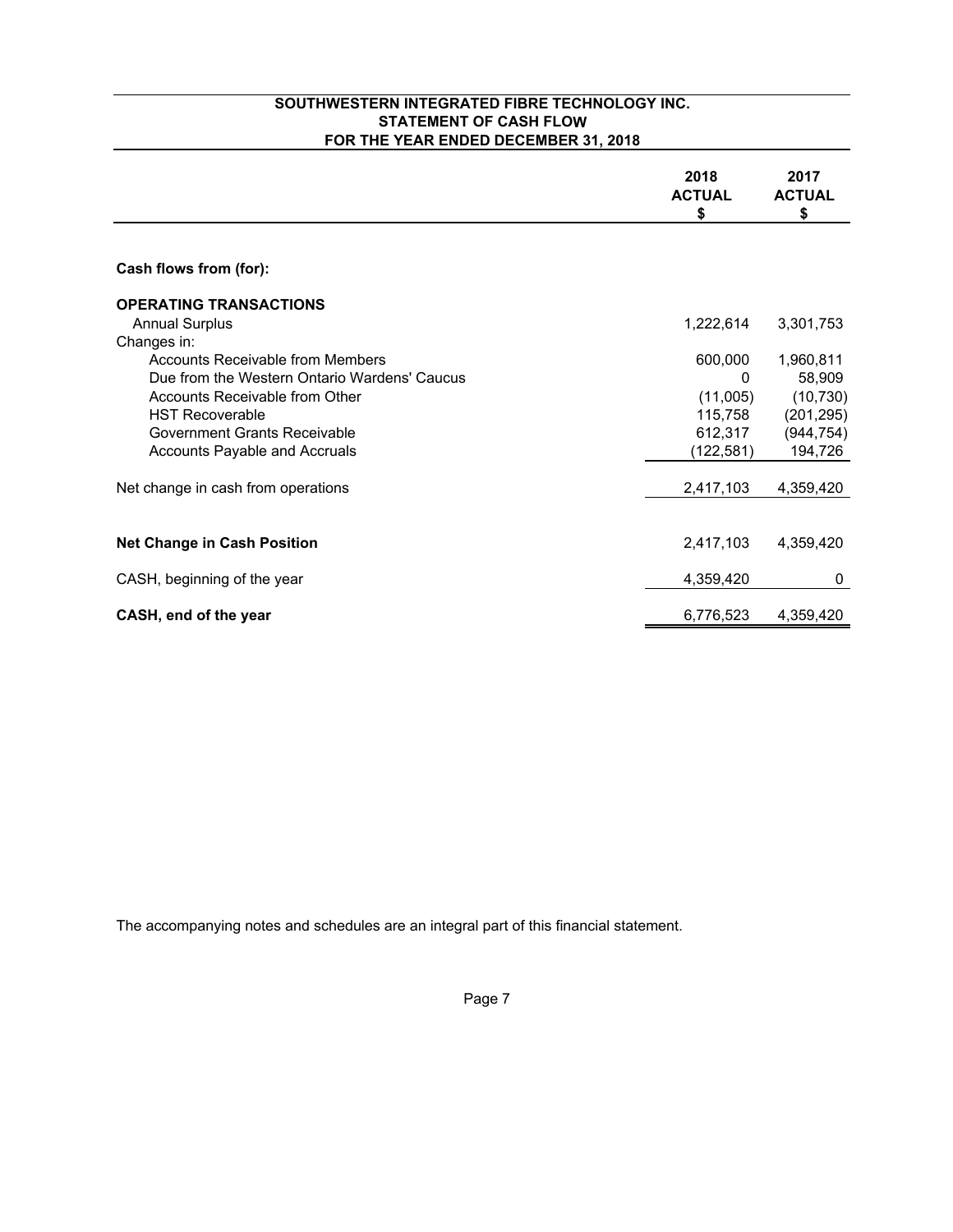#### **Nature of Operations**

Southwestern Integrated Fibre Technology Inc. ("the Organization") is a government not-for-profit organization incorporated without share capital under the Canada Not-for-profit Corporations Act on October 19, 2015. The corporation was formed by the Western Ontario Wardens' Caucus (WOWC) on behalf of WOWC, Region of Waterloo, Region of Niagara, Town of Caledon and the separated cities in the project area. Members include municipalities, first nations, schools, health care providers and community networks. The purpose of the Organization is to bring high speed broadband internet to the South Western Ontario Region.

#### **1. Summary of Significant Accounting Policies**

These financial statements have been prepared in accordance with the standards in the Chartered Professional Accountants Canada Public Sector Accounting (PSA) Handbook. Significant aspects of the accounting policies are as follows:

(a) Reporting Entity

'These financial statements reflect the assets, liabilities, revenues and expenses and accumulated surplus of Southwestern Integrated Fibre Technology Inc.

(b) Recognition of revenue and expenses

'Revenues and expenses are reported on the accrual basis of accounting. The accrual basis of 'accounting recognizes revenues in the period in which the transactions or events occurred that 'give rise to the revenue; expenses are recognized in the period the good or services are acquired and a legal liability is incurred or transfers are due.

'Contributions from members are recorded as revenue at the time invoices are issued and contributions 'become collectible.

'Government grants are recognized in the financial statements as revenues in the period in which the 'events giving rise to the transfer occur, providing the transfers are authorized, any eligibility criteria have 'been met and reasonable estimates of the amounts can be made. Conditional government 'grants are recognized when monies are receivable. Grants are recognized as deferred revenue when 'grant stipulations give rise to a liability. Grant revenue is recognized in the statement of operations as 'the stipulation liabilities are settled.

All memberships revenue, interest income, contributions from others are recorded as revenue as earned.

(c) Cash and Cash Equivalents

'Cash and cash equivalents include all cash balances and short-term, highly liquid financial 'instruments with a maturity of three months or less from the date of acquisition.

(d) Use of estimates

'The preparation of the financial statements in conformity with Canadian public sector accounting standards requires management to make estimates and assumptions that affect the reported amounts of assets and liabilities and disclosure of contingent assets and liabilities at the date of the financial statements and the reported amounts of revenues and expenses during the year. Actual results could differ from those estimates.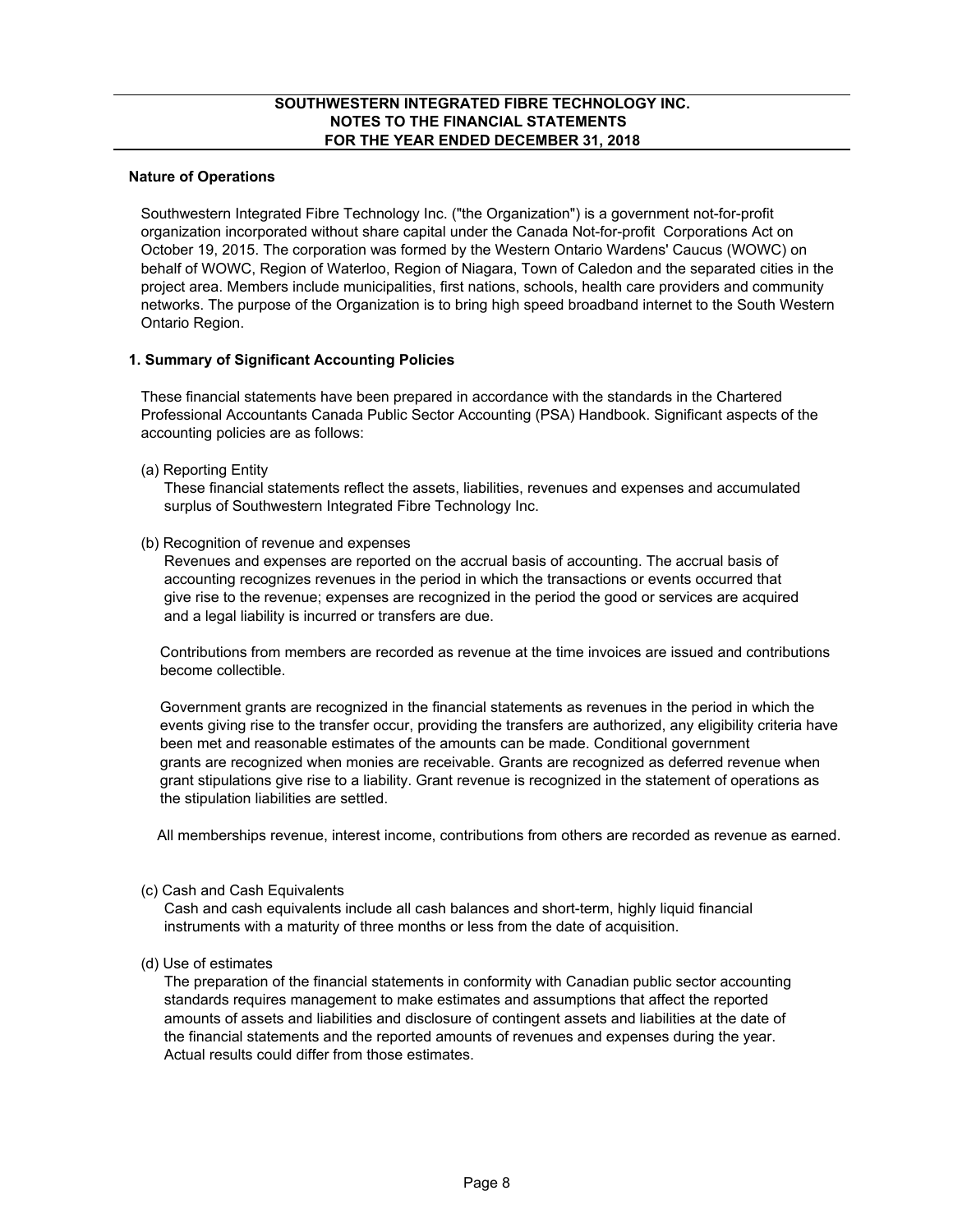# **1. Summary of Significant Accounting Policies (continued)**

- (e) Tangible capital assets
	- (i) Network Infrastructure

The Organization retains ownership of 51% of the funded network assets of the network construction project; however, all repairs and maintenance and upgrade costs are the responsibility of the service providers contracted to provide the network infrastructure. Since the Organization does not retain operational control over the network infrastructure, they have not been recorded as tangible capital assets but have been reported as an expense on the Statement of Operations.

# (f) Pension Plan

'The Organization offers a pension plan for its full-time employees through the Ontario Municipal 'Employee Retirement System (OMERS). OMERS is a multi-employer,contributory, public sector 'pension fund established for employees of municipalities, local boards and school boards in Ontario. 'Participating employers and employees are required to make plan contributions based on participating 'employees' contributory earnings. The Organization accounts for its participation in OMERS as a 'defined contribution plan and recognizes the expense related to this plan as contributions are made, even though OMERS is itself a defined benefit plan.

# **2. Contingencies**

The year following delivery of broadband services to users and generating positive net revenues, a portion of those revenues for each fiscal year will be allocated to repay the refundable portion of the contributions made by members. Refundable portions are defined in member agreements and range from 49% to 71% of the amount contributed. As of December 31, 2018 \$17,644,491 has been pledged by members. Of the \$11,991,441 (2017 - \$8,744,930) invoiced, \$5,759,912 (2017 - \$4,319,934) is refundable when positive net revenues are earned. Repayment of the refundable portion will be made to members based on their proportion of all member contributions. Members have the option to waive repayment at the time it becomes eligible and to require the Organization to reinvest the funds into the high speed broadband internet network infrastructure.

# **3. Accumulated Surplus**

Accumulated surplus consists of sustainability funding that the Organization received as part of agreements with members to fund operating expenses after October 19,2015.

# **4. Related Party Transactions**

Included in expenses is \$0 (2017 - \$227,463) paid to The Corporation of the County of Grey for wage and benefit costs incurred to administer the Organization.

Also included in expenses is \$637,276 (2017 - \$332,798) paid to The Corporation of the County of Lambton for wage and benefit costs incurred to administer the Organization.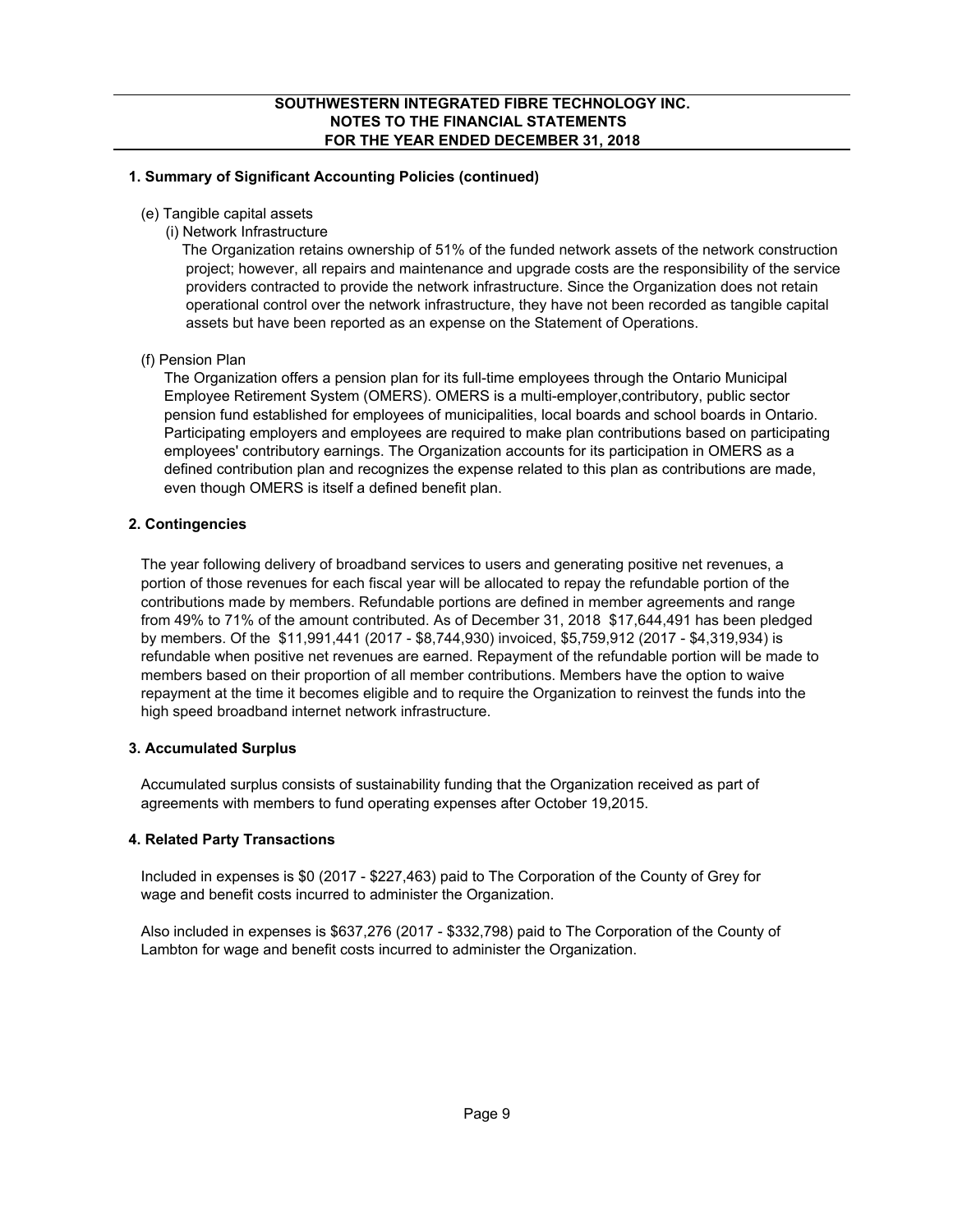# **5. Contributions from Members**

Members have agreed to contribute \$17,644,491 over the period beginning in fiscal year 2016 and ending December 31,2021. As of December 31,2018 \$11,991,441 (2017 - \$8,744,930) was billed and recognized as revenue. The remaining revenue will be recognized as billed in future periods.

# **6. Government Grants**

The Governments of Canada and Ontario will each provide up to \$1,069,178 under Phase 1 of the high speed broadband internet network project. Phase 1 of the project includes information gathering, planning, analysis and assessment of the technical and financial feasibility of the project. As of December 31,2018 a total of \$2,138,356 has been earned, based on eligible expenses incurred. As of Oct 12,2018 Contribution Agreement 1 was completed, and all eligible funding, totaling \$2,138,356 has been earned.

# **7. Budget Amounts**

The operating budget approved by the Board of Directors for 2018 is reflected on the Statement of Operations and the Statement of Change in Net Financial Assets and was not audited. Budget figures have been reclassified for the purposes of these financial statements to comply with PSAB reporting requirements.

# **8. Netco Construction**

Netco Construction is the first phase of installing fibre internet throughout Southwestern Ontario, which was originally planned to start in 2018. This activity has been delayed due to complexity of the procurement process. Budget reflected a funding total of \$80,546,500 to be funded equally by the Provincial Government, Federal Government and Telecom Service Provider.